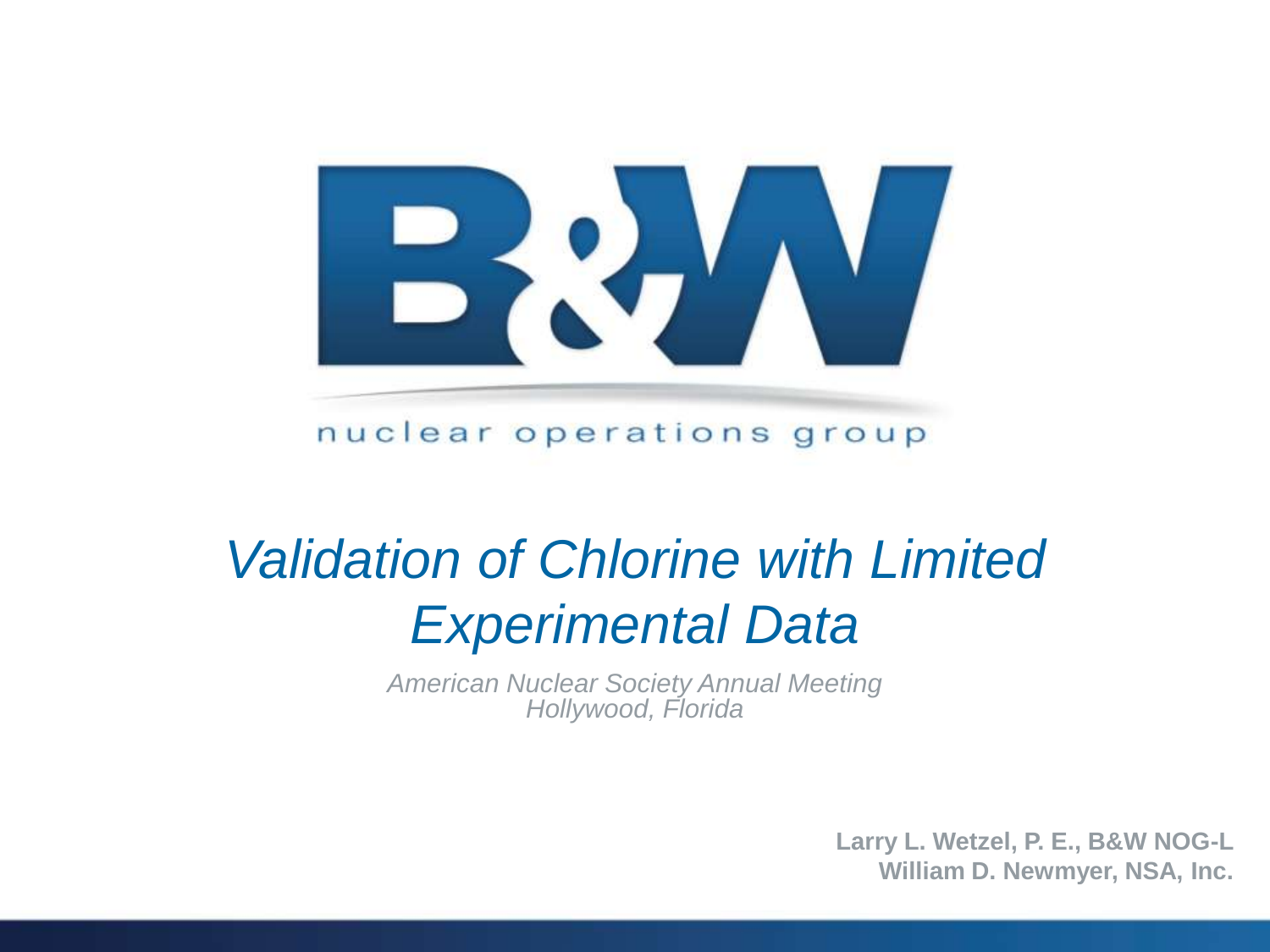# **Background**

- Polyvinylchloride (PVC) is  $CH<sub>2</sub>=CHCl$
- Used extensively for piping
- Used by B&W NOG-L for uranium solution processing in Uranium Recovery
- HEU Solutions
- 5 inch Schedule 40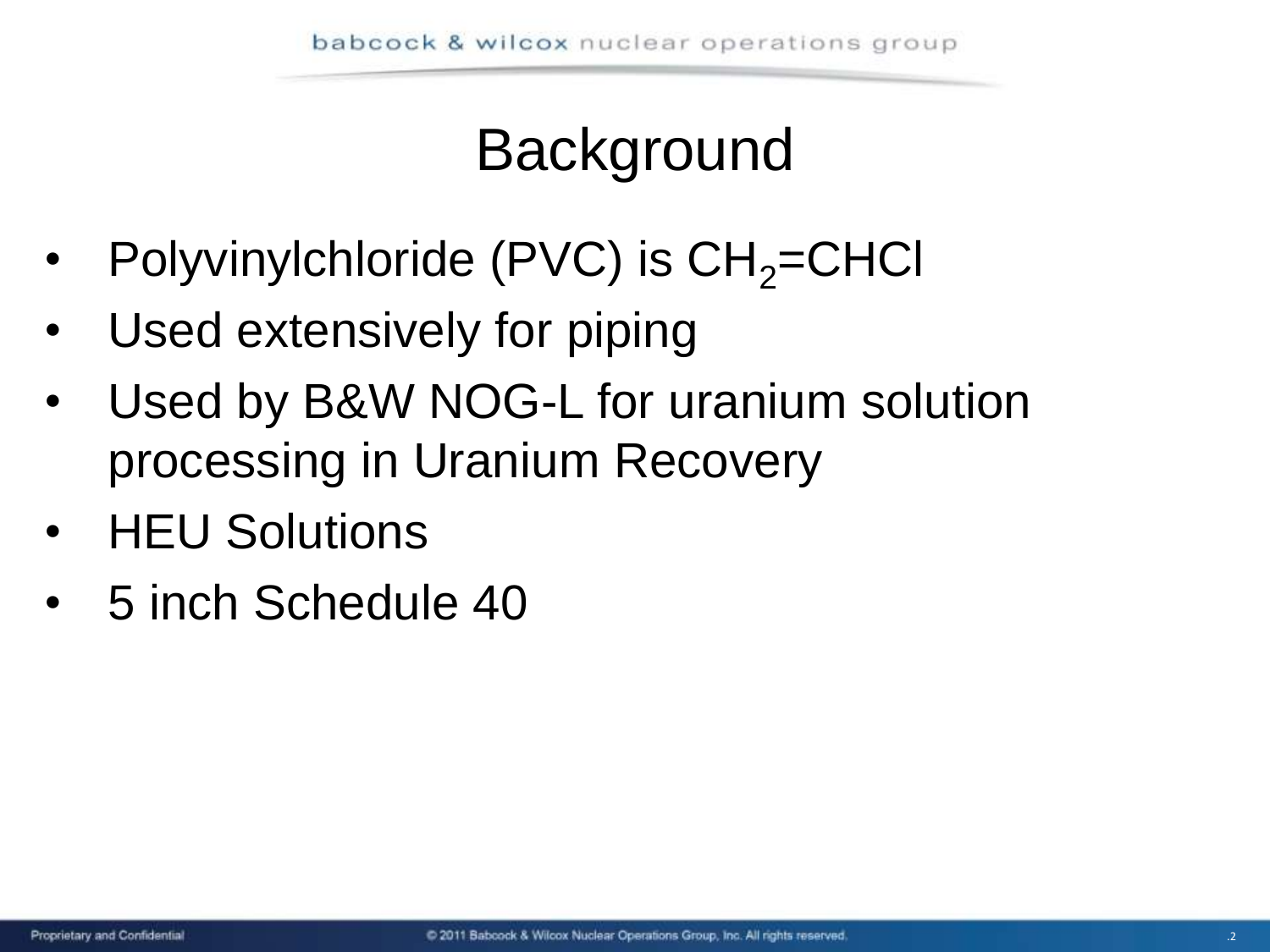#### Impact of Wall Thickness

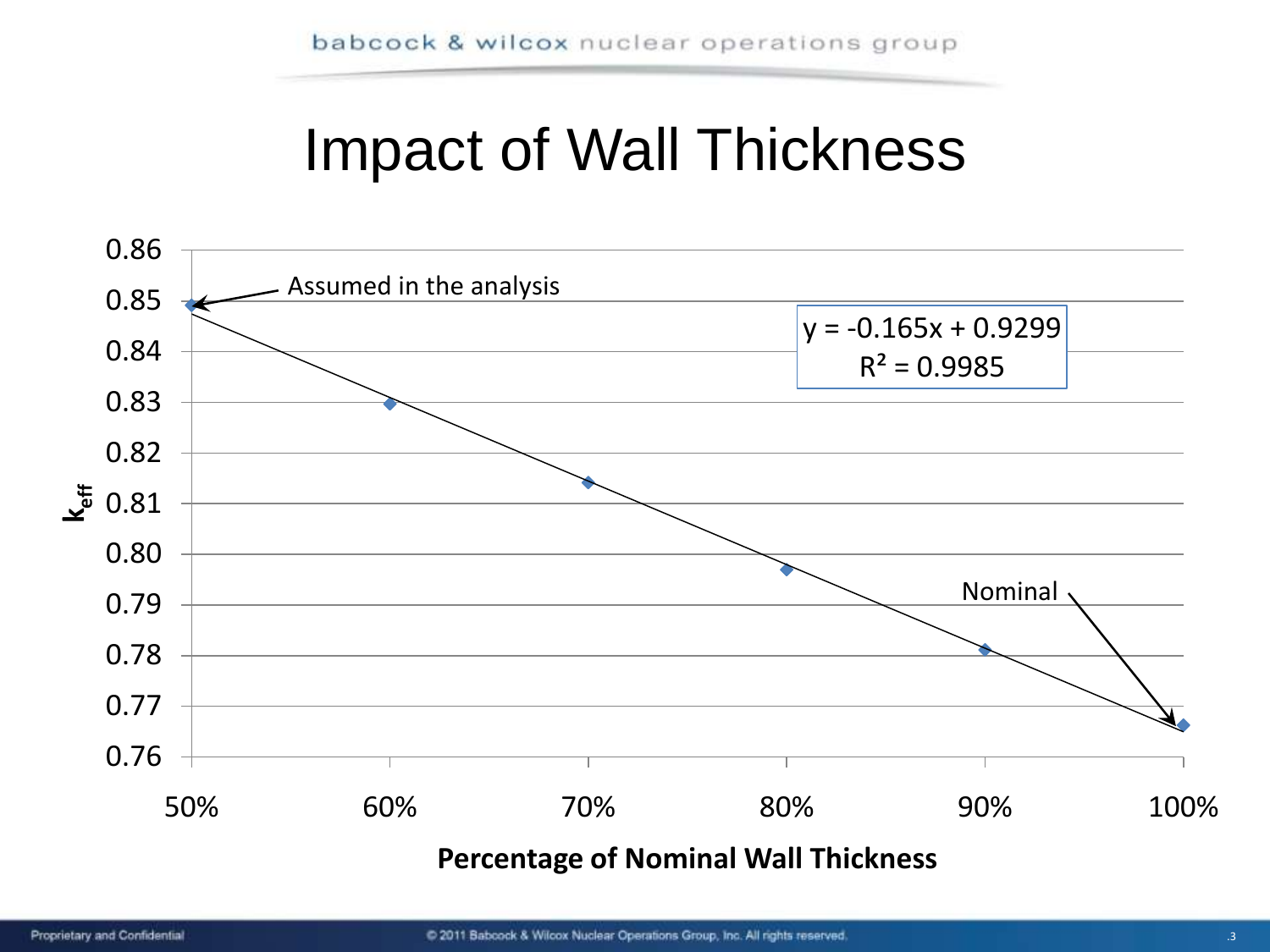### Impact of Wall Material

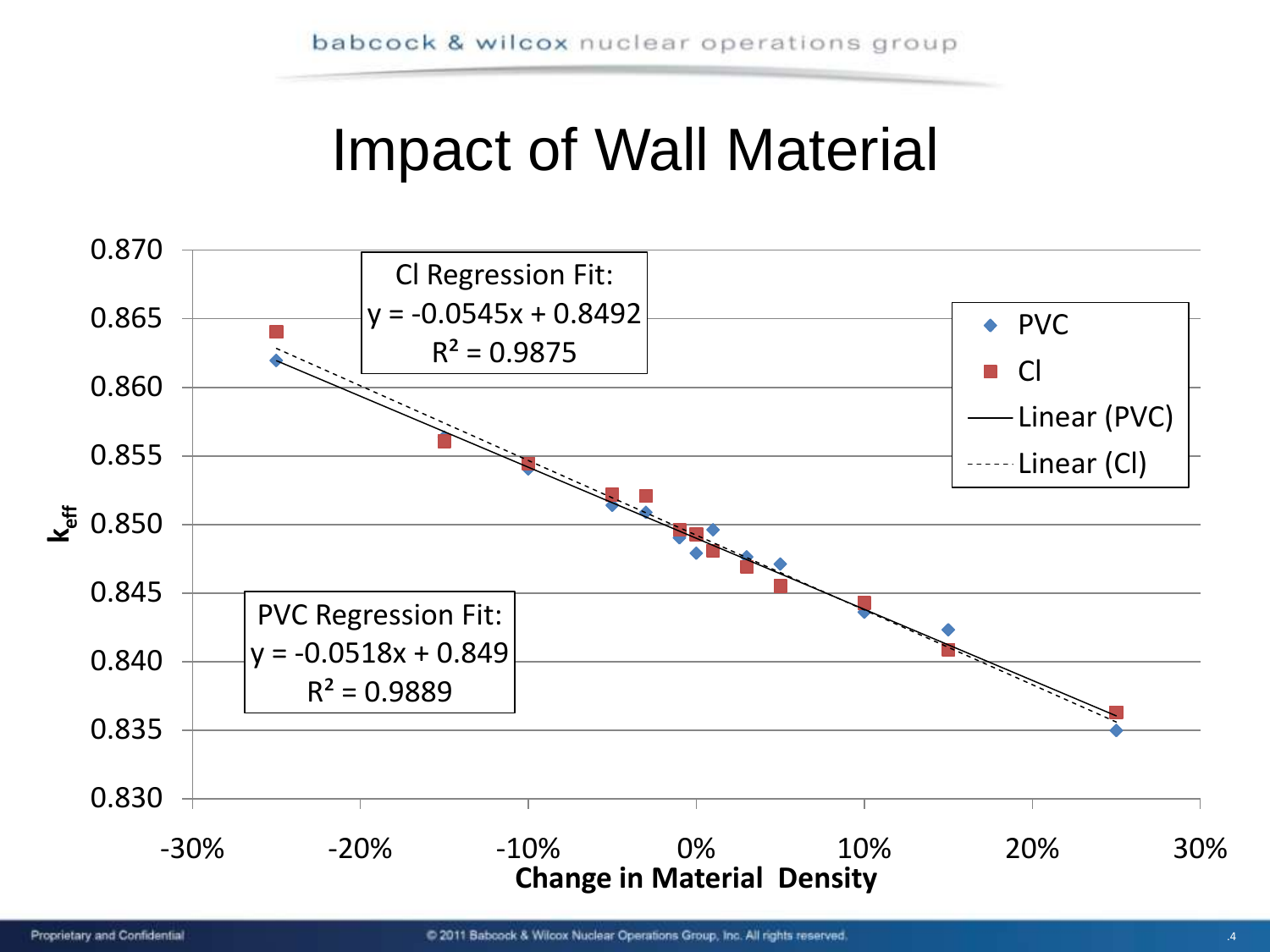# Validation

- Traditional approach select criticals that have PVC
- Problem only a few exist
	- LEU-COMP-THERM-045 (3 cases)

• HEU-SOL-THERM-044 (2 cases)



• Processing HEU so only HEU-SOL-THERM-044 is expected to be applicable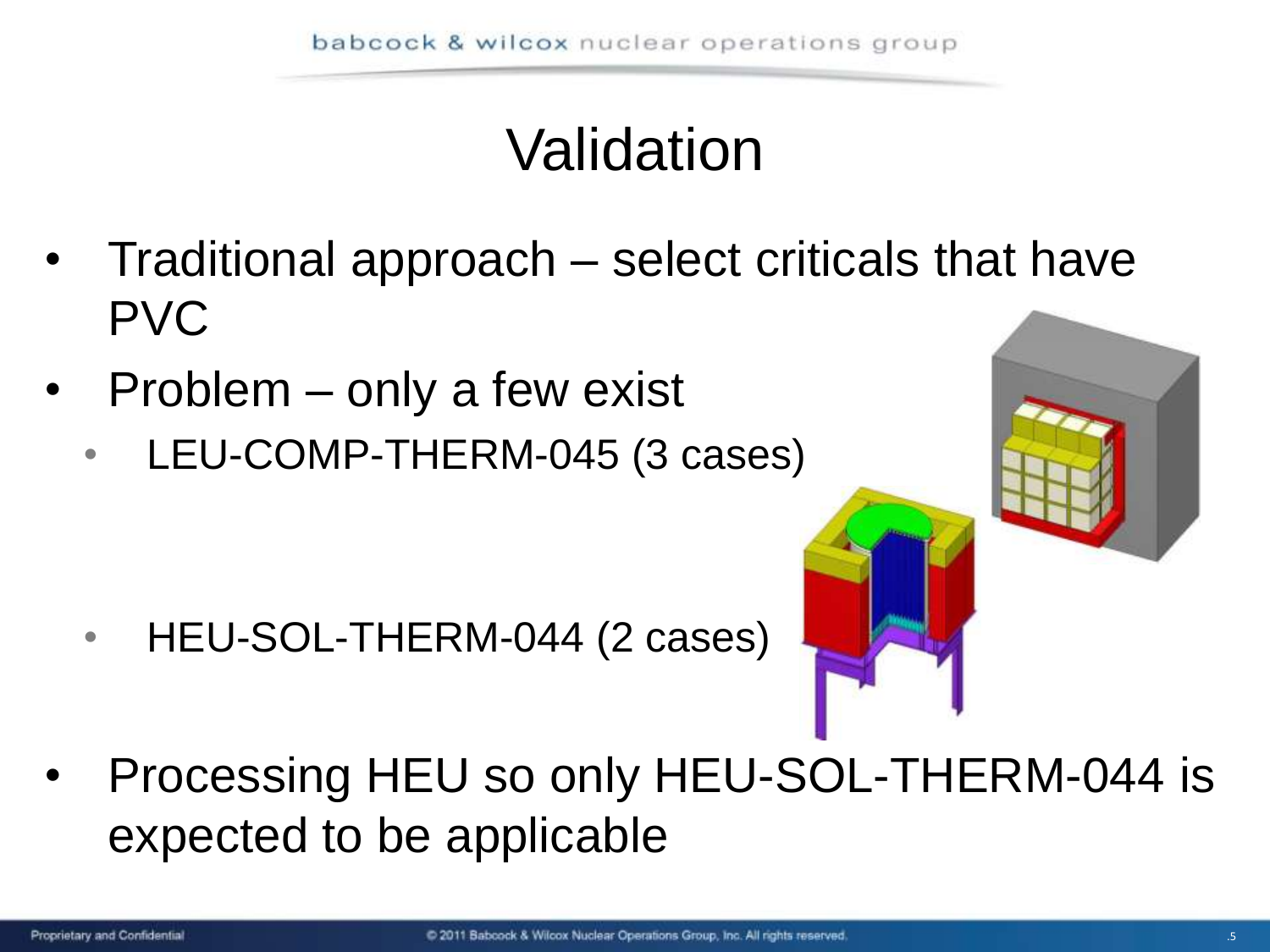# Uncertainty and Sensitivity

- Assess the uncertainty and sensitivity
- TSUNAMI
	- TSUNAMI-3D was used to calculate  $k_{\text{eff}}$  sensitivity due to cross section variation
	- TSUNAMI-IP was used to calculate  $k_{\text{eff}}$  sensitivity due to nuclear data uncertainty
- SCALE 5
	- Chlorine covariance data was not included
- SCALE 6
	- Covariance data for natural CI and <sup>35</sup>CI and <sup>37</sup>CI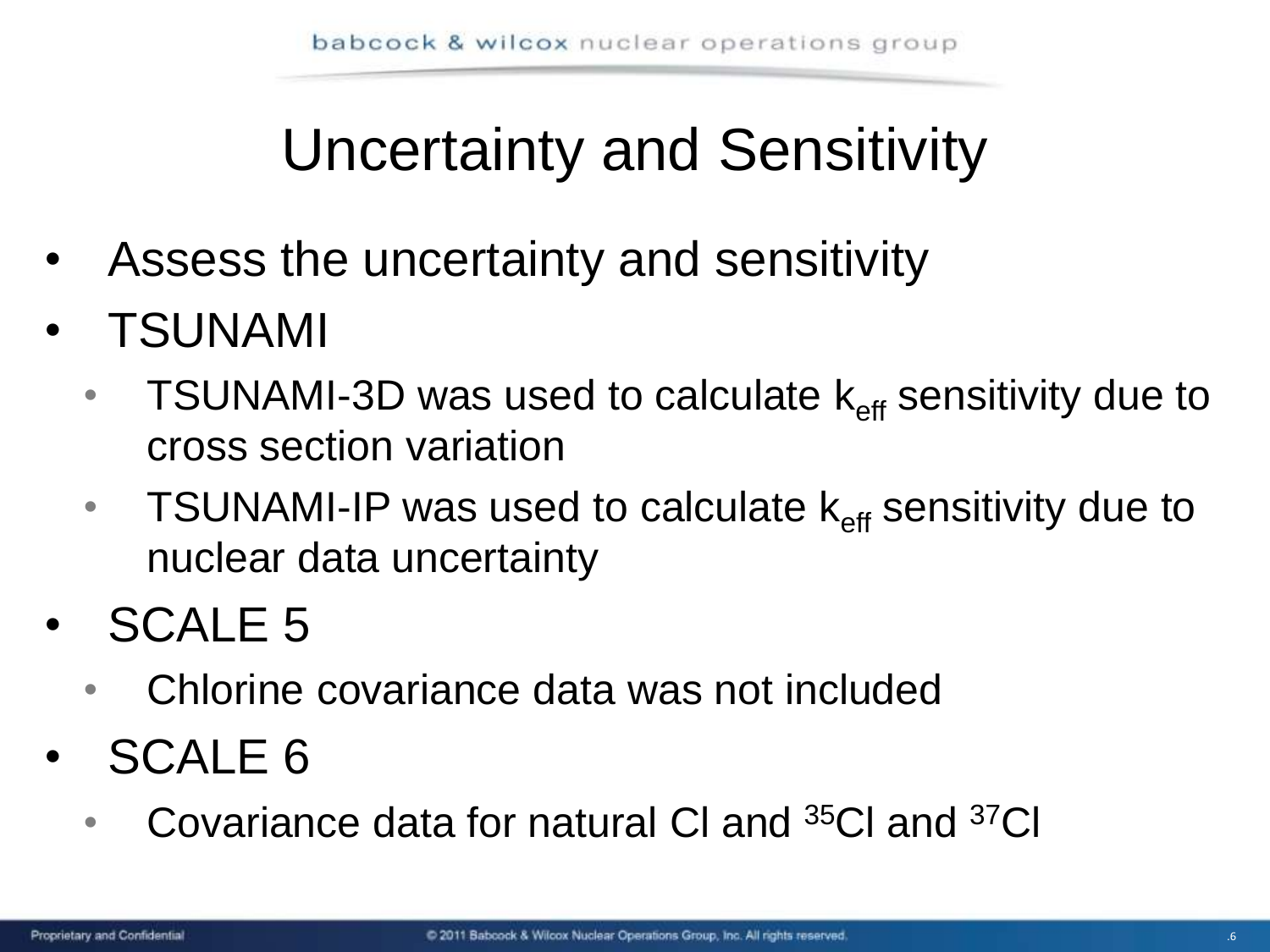### Sensitivity of the System to Cl

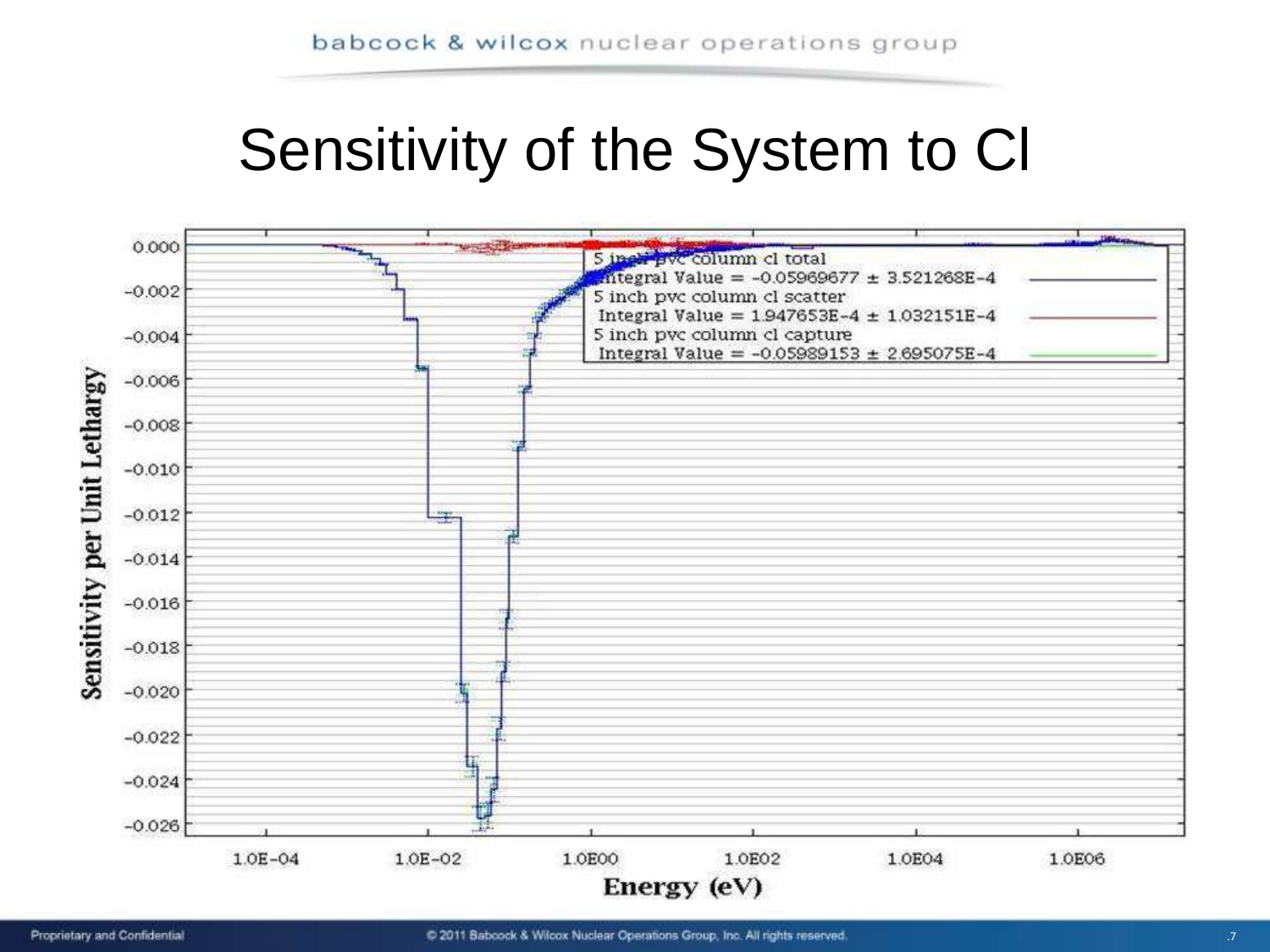### Uncertainty Data (n, gamma)

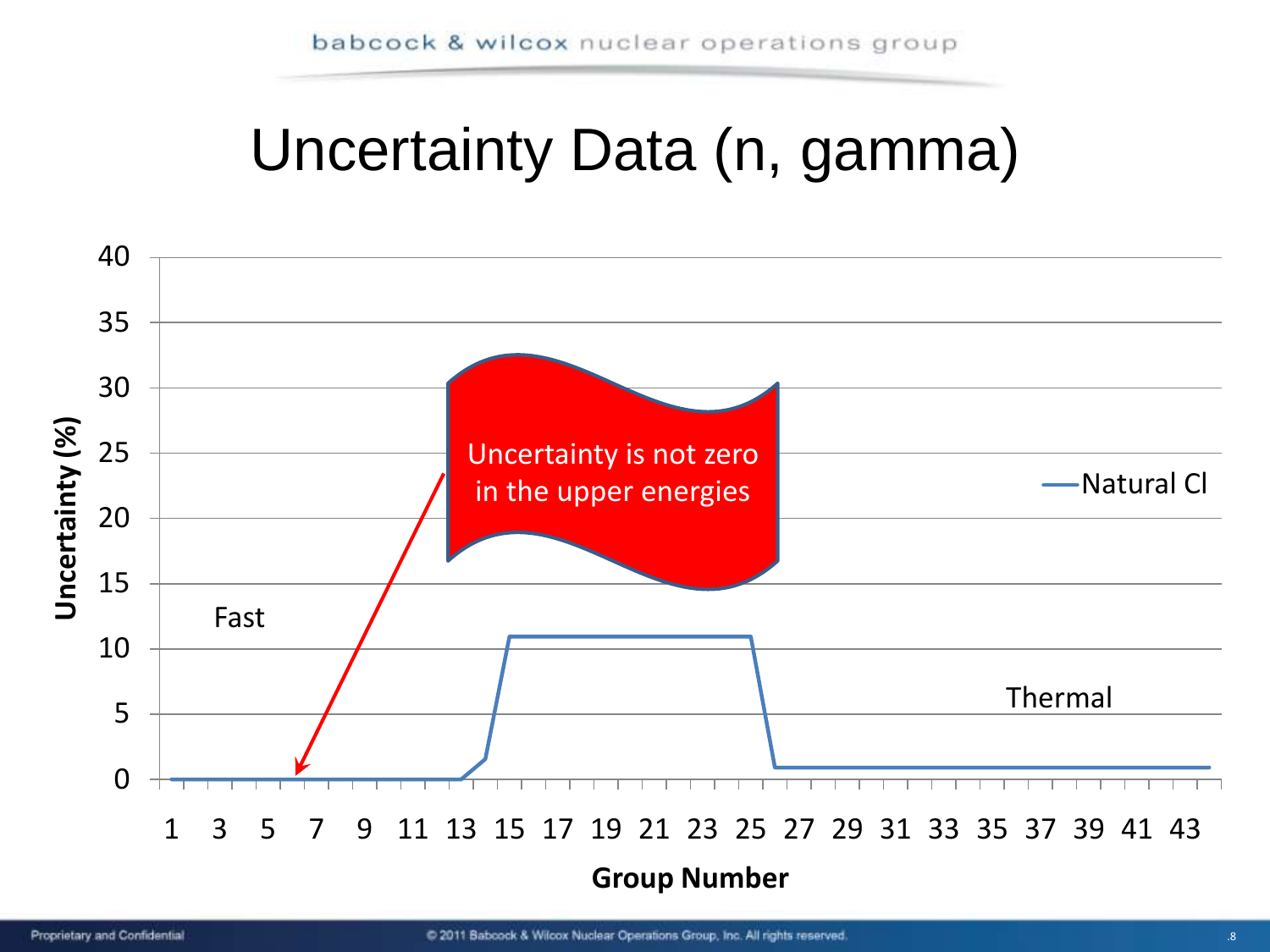## Uncertainty Data (n, gamma)

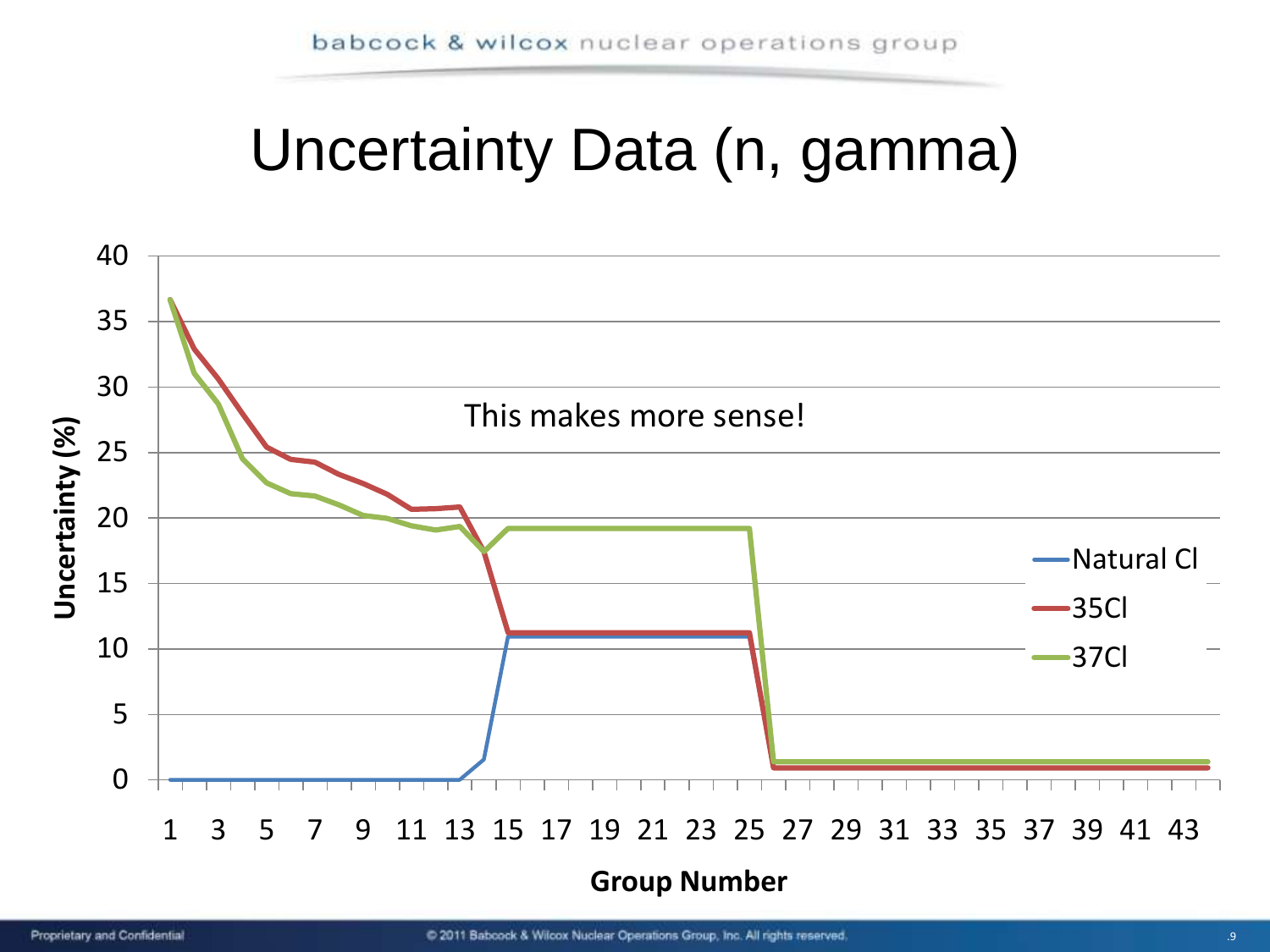# Applicability of Benchmarks

- Test benchmarks against system of interest
	- 5 inch Schedule 40 PVC pipe with inner half of the wall removed containing 400 g <sup>235</sup>U/l solution
	- Water reflected
- Test applicability of benchmarks using TSUNAMI
	- LEU-COMP-THERM-045
		- Case 6,  $c(k) = 0.5750$
		- Case 18,  $c(k) = 0.5549$
		- Case 19,  $c(k) = 0.5569$
	- HEU-COM-THERM-044
		- Case 2,  $c(k) = 0.9645$
		- Case 3,  $c(k) = 0.8430$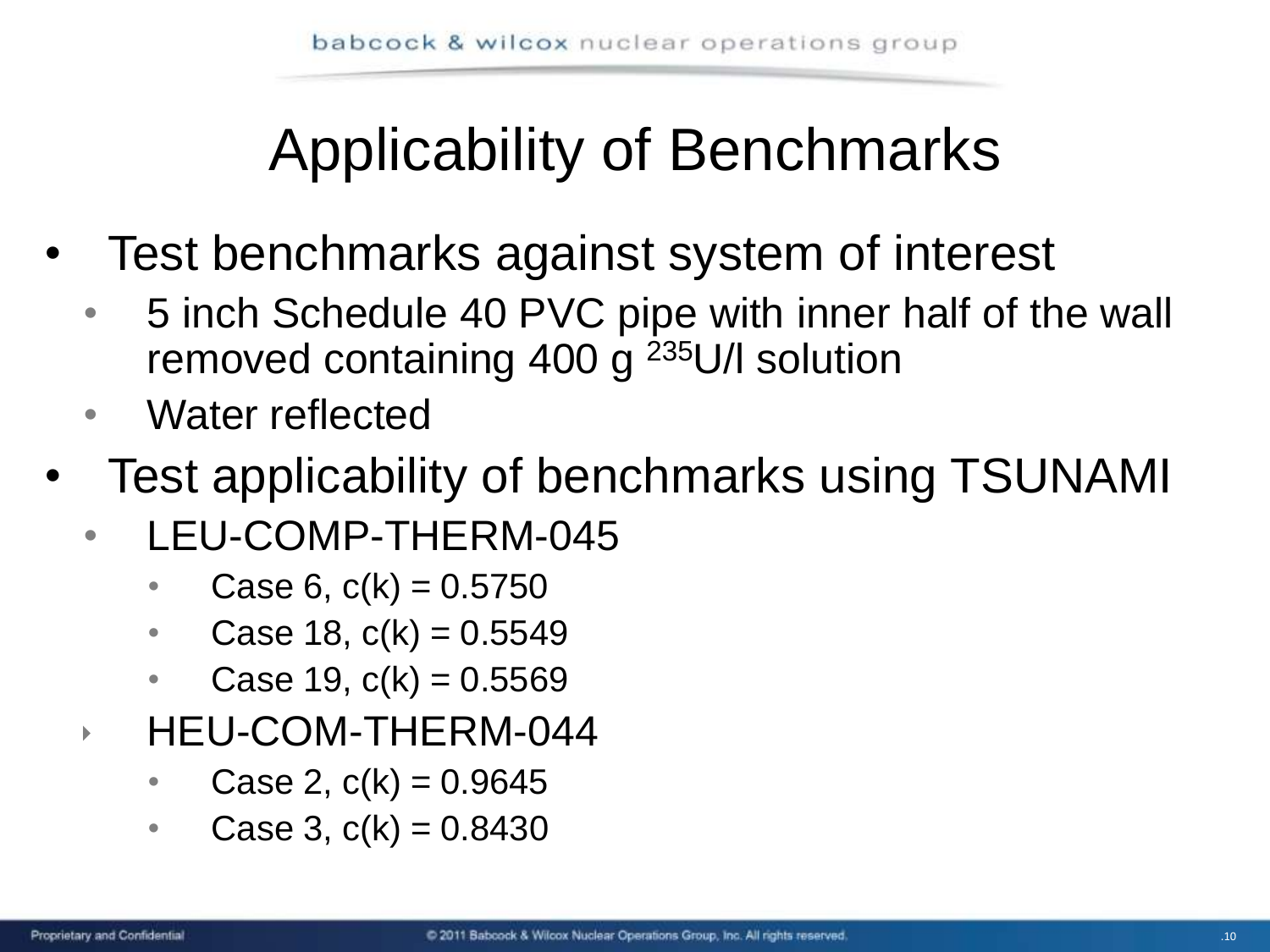## Alternate Approach

- Use of TSUNAMI to assess the impact of cross section uncertainties on the  $k_{\text{eff}}$  of the system
- The nuclear data uncertainty is folded into the analysis (case is used as application and experiment)
- Assess the impact of the cross section uncertainties on the bias
	- Run using the SCALE 6 natural Cl with input uncertainties
	- Run using the SCALE 6 isotopic data

<sup>\*</sup> D. Mueller, B. Rearden, Using Cross-Section Uncertainty Data to Estimate Biases, *Trans. Am. Nucl. Soc*., Vol. 96, June 2007, pp. 389-390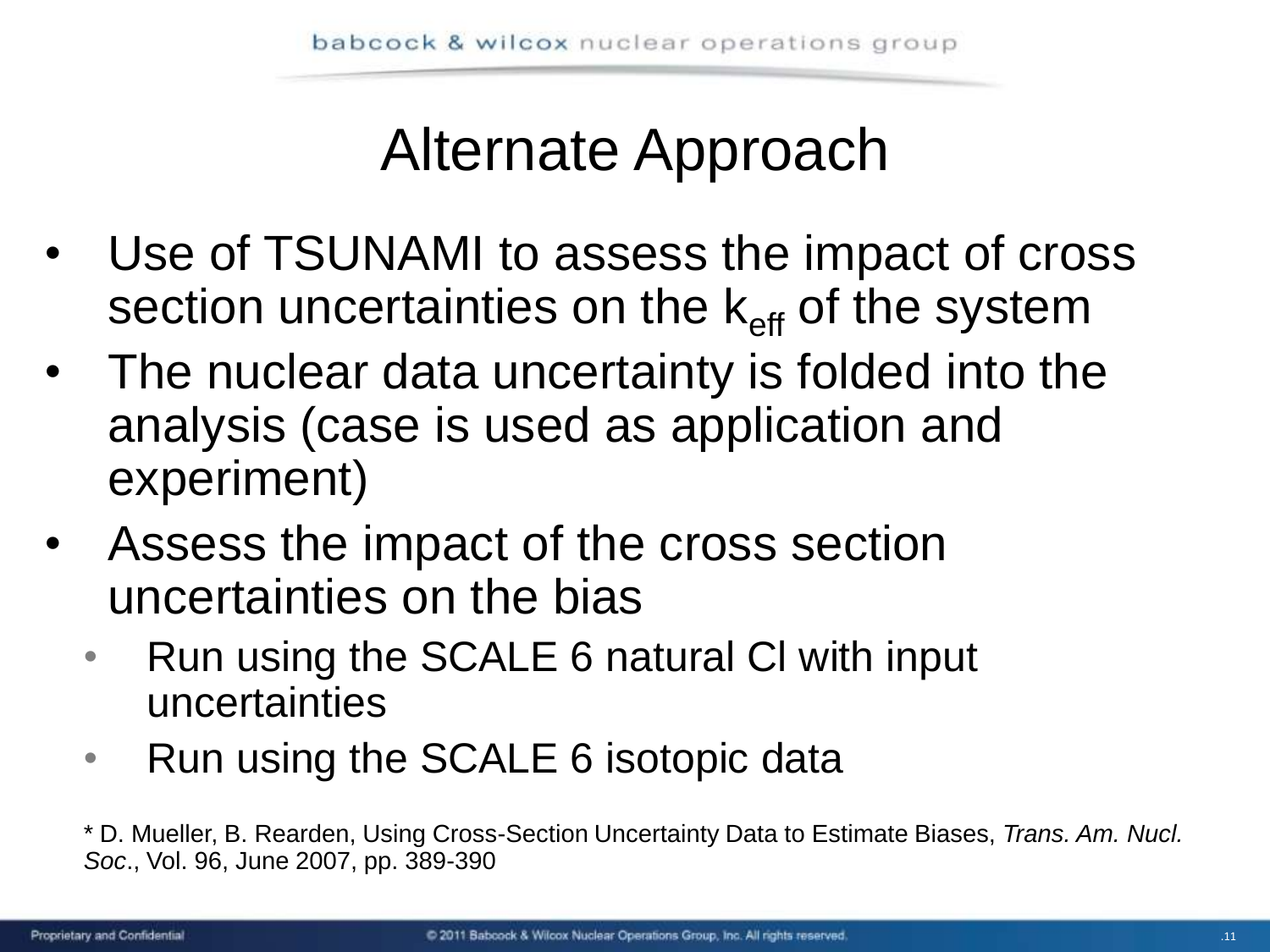## Sensitivity by Chlorine Reaction Types

| <b>Reaction</b> | <b>Sensitivity</b><br>(δk/k)/unit change | <b>Reaction</b> | <b>Sensitivity</b><br>(δk/k)/unit change |
|-----------------|------------------------------------------|-----------------|------------------------------------------|
| <b>Total</b>    | $-0.05942 \pm 0.00030$                   | Capture         | $-0.05964 \pm 0.00026$                   |
| Scatter         | $0.00022 \pm 0.00001$                    | n, gamma        | $-0.05889 \pm 0.00026$                   |
| <b>Elastic</b>  | $-0.00002 \pm 0.00001$                   | n, p            | $0.00072 \pm 0.00000$                    |
| n, n'           | $0.00024 \pm 0.00001$                    | n, alpha        | $0.00003 \pm 0.00000$                    |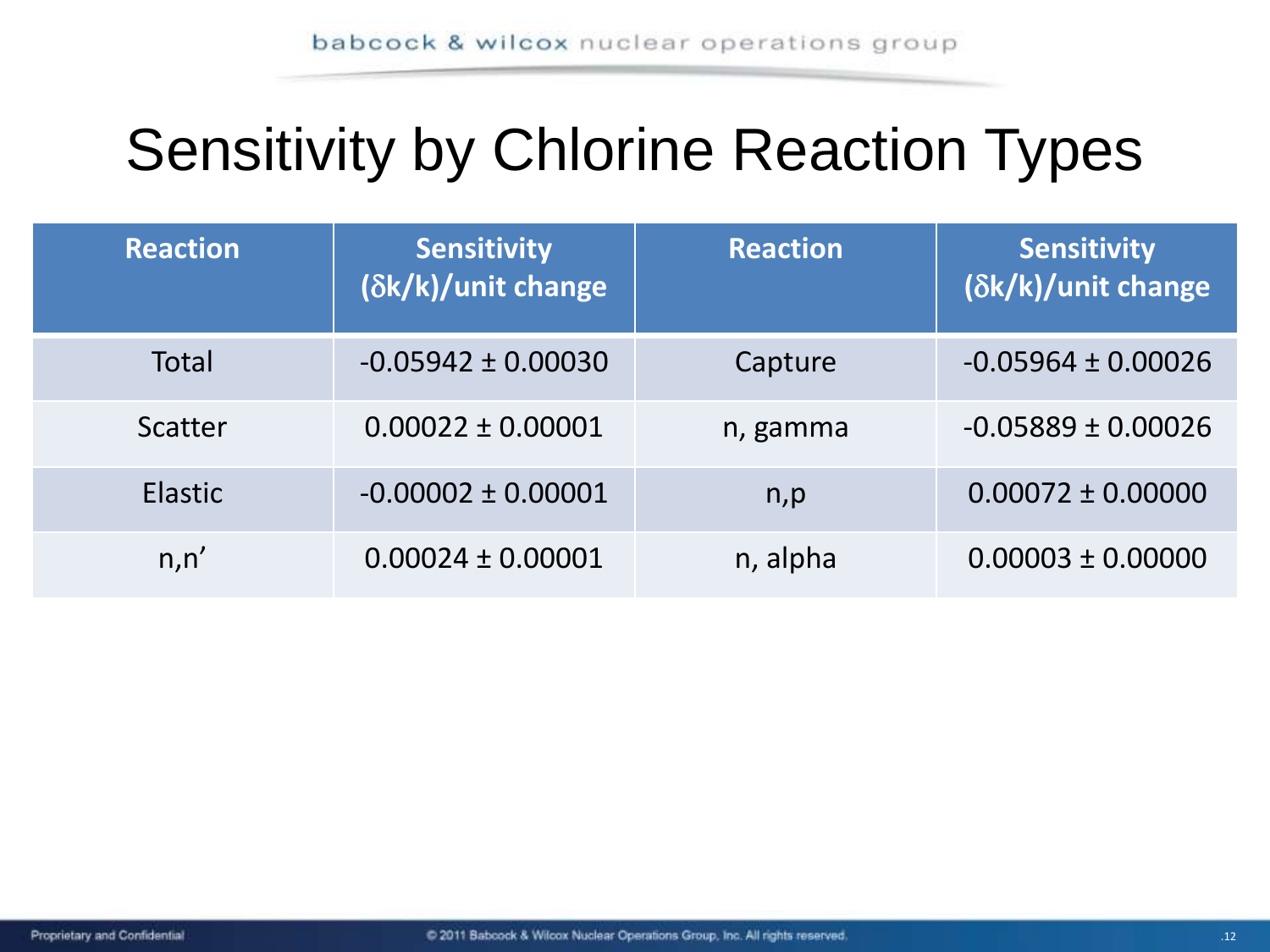### Sensitivity for the Reflected Column

| <b>Covariance Matrix</b> |                | % $\delta k/k$                  |
|--------------------------|----------------|---------------------------------|
| u-235 chi                | u-235 chi      | 6.8373E-01 $\pm$ 4.3167E-04     |
| h-1 elastic              | h-1 elastic    | $3.2322E-01 \pm 6.1227E-04$     |
| u-235 nubar              | u-235 nubar    | $2.8049E - 01 \pm 5.5633E - 06$ |
| u-235 n, gamma           | u-235 n, gamma | $2.2369E-01 \pm 1.5412E-05$     |
| u-235 fission            | u-235 fission  | $7.4011E-02 \pm 6.2410E-06$     |
| cl n, gamma              | cl n, gamma    | 6.2580E-02 $\pm$ 5.0005E-06     |
| cl n, p                  | cl n, p        | 3.0008E-03 ± 1.6577E-08         |
| cl n, n'                 | cl n, n'       | $2.4447E-03 \pm 8.9229E-08$     |
| cl elastic               | cl elastic     | $1.1017E-03 \pm 7.3758E-08$     |
| cl n, alpha              | cl n, alpha    | $1.4157E-04 \pm 1.5454E-10$     |
| cl $n, 2n$               | cl $n, 2n$     | $1.1261E-07 \pm 4.6539E-16$     |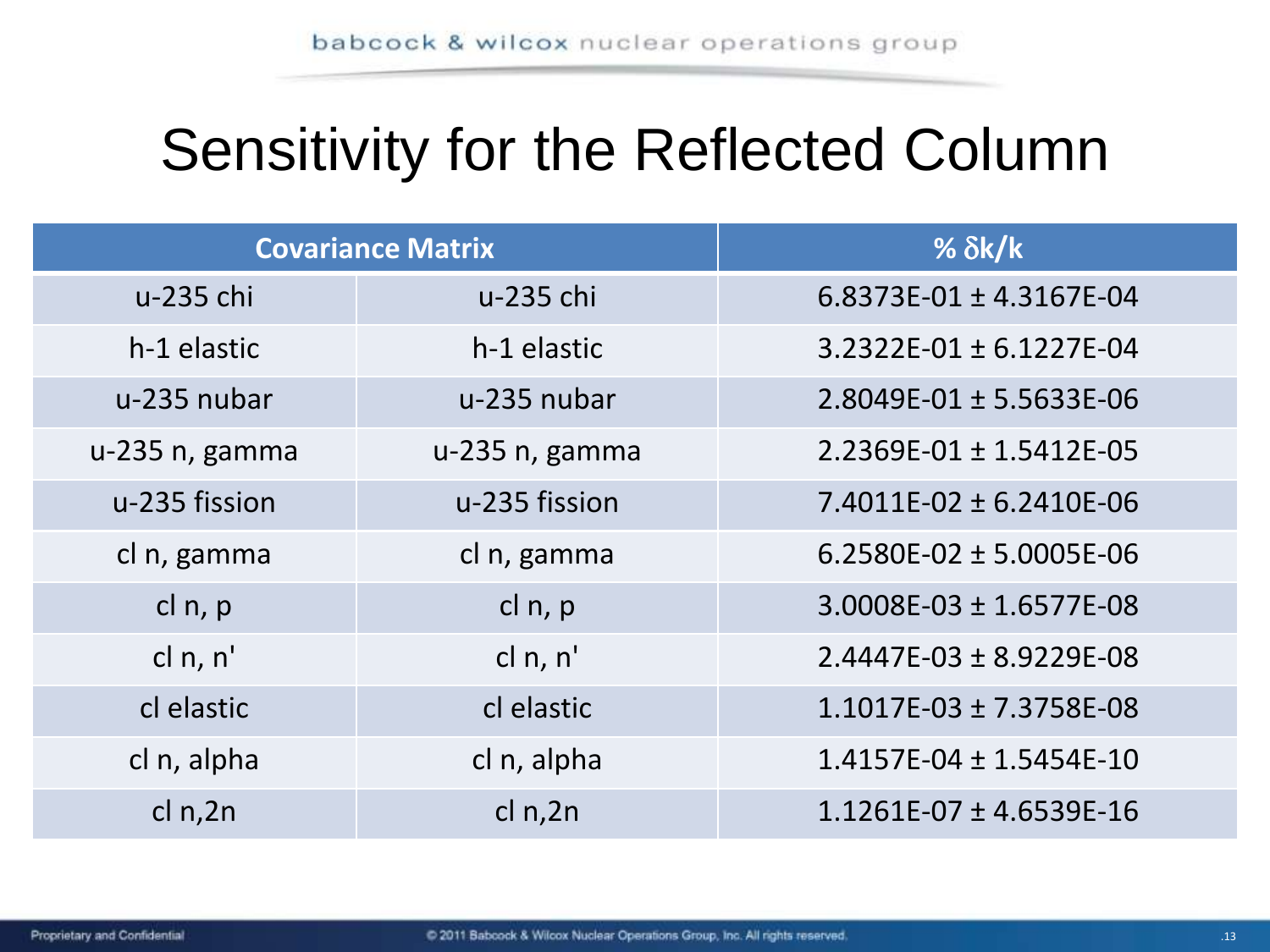## Sensitivity for Chlorine

| covariance matrix | % $\delta k/k$ |                             |
|-------------------|----------------|-----------------------------|
| cl-35 n, gamma    | cl-35 n, gamma | 6.3323E-02 $\pm$ 2.1580E-07 |
| cl-35 n,p         | $cl-35$ n,p    | $3.3871E-03 \pm 7.8047E-10$ |
| cl-35 n,n'        | $cl-35 n,n'$   | 6.8941E-04 $\pm$ 1.6374E-10 |
| cl-35 elastic     | cl-35 elastic  | 6.8321E-04 $\pm$ 1.2874E-09 |
| cl-35 n, alpha    | cl-35 n, alpha | $1.5641E-04 \pm 5.9517E-12$ |
| cl-37 n, gamma    | cl-37 n, gamma | 3.3324E-04 ± 5.0981E-12     |
| $cl-37$ n,p       | $cl-37$ n,p    | $1.7705E-04 \pm 1.0156E-11$ |
| $cl-37 n,n'$      | $cl-37 n,n'$   | $1.4323E-04 \pm 1.5709E-10$ |
| cl-37 elastic     | cl-37 elastic  | 2.9783E-06 ± 4.8783E-15     |
| cl-37 n, alpha    | cl-37 n, alpha | 8.4710E-07 ± 2.1628E-16     |